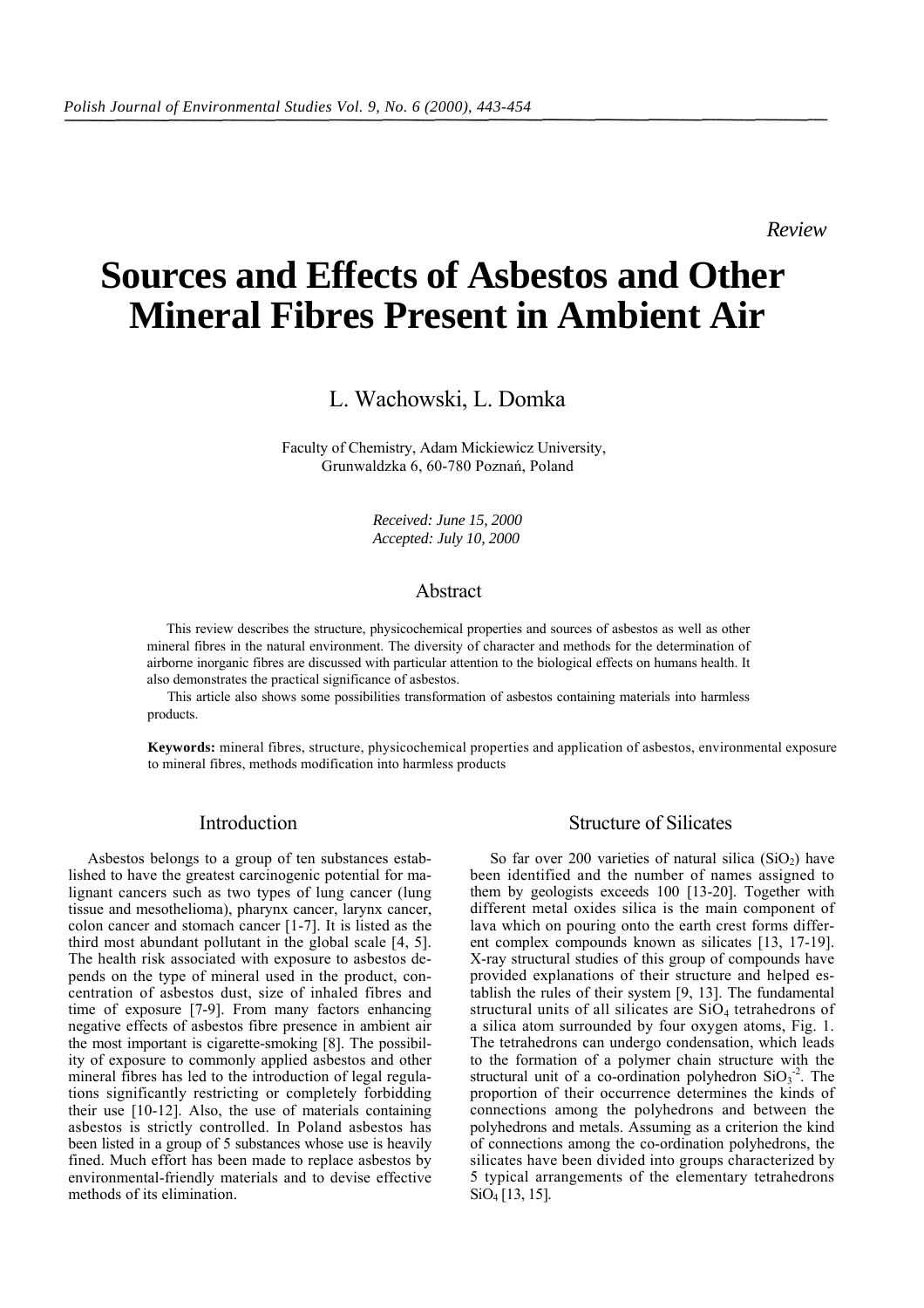the metal-oxygen layer made of the oxygen octahedrons with different cations (mostly magnesium) inside (Fig. 3a) [6, 7]. These packets are neutral macromolecules, which are arranged into the crystal structure [9, 13, 14, 20].

### Structure of Asbestos and Other Natural Mineral Fibres

Asbestos, meaning indestructible or unquenched in Greek, is the commercial name applied to a group of crystalline and relatively insoluble silicates of chain or ribbon structure. The group includes 6 minerals one of which occurs in the silicates of the serpentite group characterized by the chain structure [7, 13,14, 19, 20], and the others belong to amphiboles with ribbon anions [6, 9, 13-16]. A representative of the first group is chrisotile (Fig. 3), and the other includes crocidolite, amosite, antophyllite, tremolite and actinolite, Fig. 4, [7, 9, 18, 19, 21-24].

The bonds within the silica-oxygen chains in the two above-mentioned silicate structures are relatively strong,





form of the coaxial empty pipes.





Fig. 1,  $SiO<sub>4</sub>$  tetrahedron.

The most important of the arrangements are: the chain structure made of individual polymer chains in which  $(SiO_3)^2$ <sup>-</sup> anion is the group repeated along the z axis throughout the whole crystal (Fig. 2a), and the ribbon structure in which two polymer chains are joined by free corners while the main structural unit is the  $(Si_4O_{11})^6$ - <sub>m</sub> anion (Fig. 2b) [9, 13, 14].

The oxygen-silica chains, both single and double, do not occur as individual units but as double layer packets. They are composed of silicon-oxygen layer deposited on



Fig. 2. Oxygen-silica complexes: a)  $(SiO<sub>3</sub>)<sup>2</sup>$ <sub>n</sub> chains and b)  $(Si_4O_{11})^6$ - m ribbons.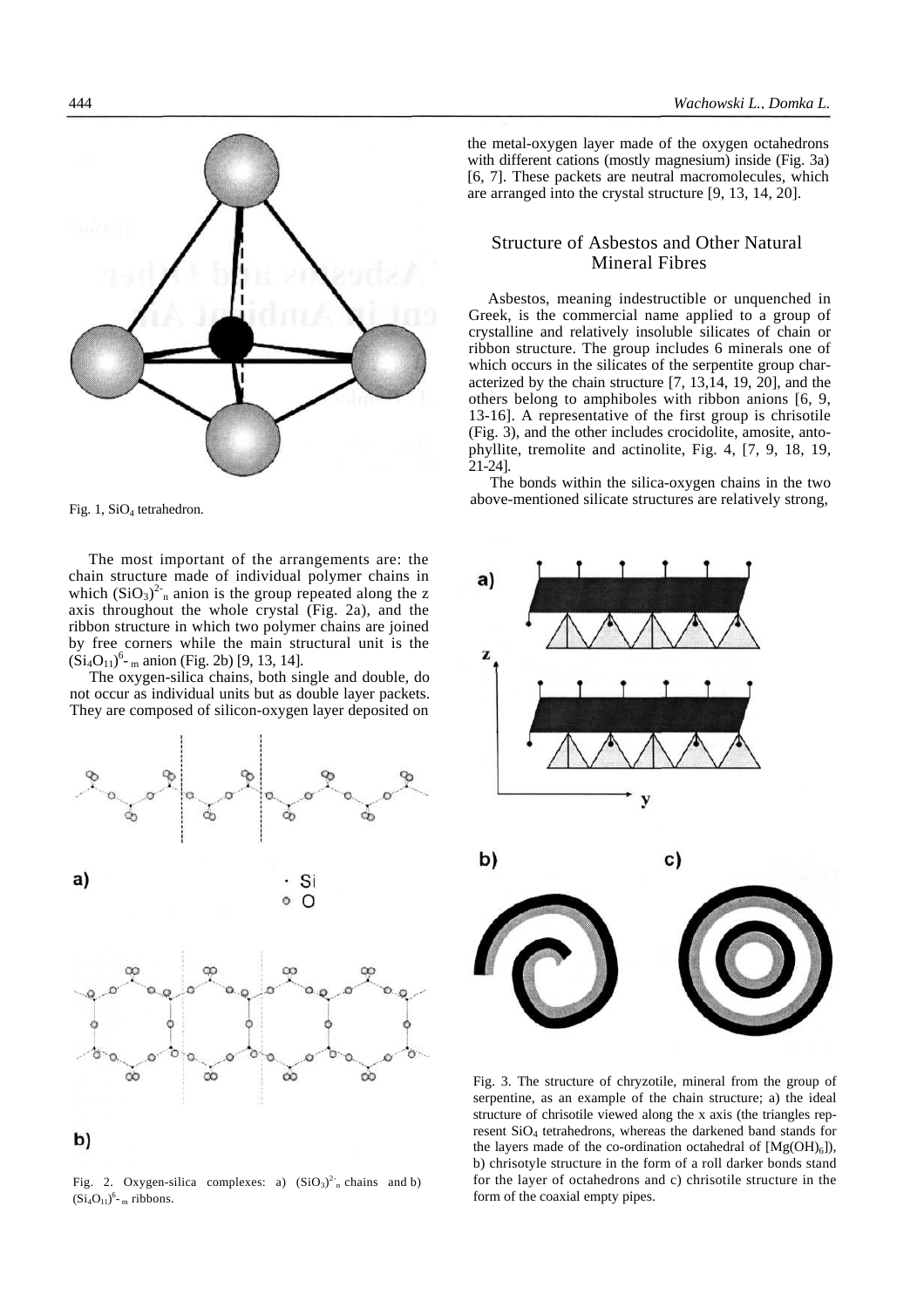

Fig. 4. The ideal structure of amphiboles along the z axis as an example of ribbon-type structure; the triangles denote the  $SiO<sub>4</sub>$ tetrahedrons, the darkened band is the metal-oxygen layer made of octahedrons with the cationic positions (Mi,  $M_2$  and  $M_3$ ) occupied by  $Mg^{2+}$ , Fe<sup>2+</sup> and Fe<sup>3+</sup> ions, and  $M_4$  positions dominated by Na<sup>+</sup> ions (reprinted from Ref. 20).

whereas the connections between the chains are based on weak electrostatic interactions [14, 7, 9, 18, 19, 20]. Because of the character of the spatial lattice, the asbestos minerals cleavage mainly in the parallel to the x axis, so have fibrous structure made of aggregations of relatively long (up to 30 cm) thin (diameter 0.01 to 0.40 mm) and elastic fibres resembling glass fibres. They can be arranged into bundles, warps or clusters [9, 16, 17, 23].

## Chemical and Physical Characterization of Asbestos and Other Natural Mineral Fibres

According to the chemical composition of asbestos minerals, they can be classified as hydrated silicates of magnesium, iron, calcium, sodium and other elements [6, 9, 14, 18, 22]. These minerals differ by the content of the main components  $(SiO<sub>2</sub>, A1<sub>2</sub>O<sub>3</sub>, Fe<sub>2</sub>O<sub>3</sub>, FeO, MgO, CaO,$  $Na<sub>2</sub>O$  and  $H<sub>2</sub>O$ , colour (from white to pale green, yellow, pink, blue, pale grey, pale brown, dark green), density, melting point (from 1200 to 1500°C) resistance to acids and bases, arrangement of fibres (i.e. texture - elastic, silk-like and hard) and mechanical properties (resistance to stretching and rotation) [7, 9, 16-20, 23].

Commercially available asbestos minerals include: chrisotile (white asbestos)  $Mg_3[Si_2O_5](OH)_4$ , one of the minerals most commonly met in the earth crust; its melting point 1500°C, poor conductor of heat, electricity and sound; resistant to high temperatures because of a high concentration of magnesium oxide; this mineral is characterized by uniform chemical composition

and its structure is composed of relatively long (1-20 mm, exceptionally 100 mm) and elastic fibres whose elementary fibriles (from 0.02 to 0.025 mm in diameter) can be woven or felted; the fibres resemble coils (Fig. 3b) or empty pipes (Fig. 3c), and usually form bundles of the size determined by the kind and degree of mechanical processing (Fig. 5a) [14, 21-24].

- crocidolite (blue asbestos),  $\text{Na}_2\text{Fe}^{\text{II}}_2(\text{Fe}^{\text{II}},\text{Mg})_3\text{Si}_8\text{O}_{22}$  $(OH)_{2}$ ,
- amphiboles of variable chemical composition and the melting point of 1200°C, it is built of shorter fibres of smaller diameter, which easily break into smaller ones (it is brittle) and show high resistance to acids. The contribution of this mineral in the total amount of mined asbestos reaches 4% (see Fig. 5b.);
- amosite (brown asbestos),  $(Fe^{II}, Mg)7Si_8O_{22}(OH)_{6}$ , be longs to the group of amphiboles, its melting point is 1400°C (see Fig. 5c.) [9, 14, 21-24, 15].

The other much rarer minerals from the group of amphiboles characterized by ribbon anions are: anthophylite  $(Mg,Fe)_{7}[Si<sub>4</sub>O<sub>11</sub>]<sub>2</sub>(OH)<sub>2</sub>$ , tremolite  $Ca<sub>2</sub>Mg<sub>5</sub>$  $[Si_5O_{11}]_2(OH)_2$  and actinolite  $Ca_2(Mg,Fe)_5[Si_4O_{11}]_2$  (OH)<sub>2</sub>, [18, 21, 25]. Other natural mineral fibres, which are potentially hazardous for human health are:

- erionite,  $NaK_2MgCa_{15}[Al_8Si_{28}O_{72}] \cdot 28H_2O$ , which be longs to a group of over 30 natural crystalline aluminosilicates known as zeolites [9, 17,18], the fibres of this mineral are of a size similar to that of asbestos (see Fig. 6.) [14, 21, 26];
- wolastonite,  $Ca_3[(Si_3O_9)]$ , which belongs to fibrous sili cates and is considered one of the potential mineral replacements of asbestos [7, 9, 14, 21, 24];
- attapulgite (polygorskite),  $Mg_5[Si_4O_{11}]2(OH)_4(H_2O)$  $\cdot$ 4H<sub>2</sub>O, is characterized by the chain-ribbon structure close to that of montmorillonite and is built of fibres of up to 5000 µm resembling empty pipes or rods [7, 9, 24];
- sepiolite,  $[Mg_8Si_{12}O_{30}] (OH)_4(H_2O)_4 \cdot 8H_2O$ , belongs to the class of clay minerals, which can occur in the form of fibres or floccules, e.g. sepiolite (sea-foam) is a com pact form of this mineral [7, 9, 13, 21].

The properties of the asbestos minerals which determine its stability in the natural environment and its biological aggressiveness are related to their fibrous structure, in particular to the length and diameter of the fibres [7, 9]. These properties include: high durability (they do not evaporate and are insoluble in water so do not change in time), are strongly resistant to mechanical stress and temperature (refractory), show very low electrical and sound conduction, are resistant to chemical reagents and to corrosion, are very elastic, show low thermal conductivity and specific sorptive and insulating features [7, 9, 21-23].

## Asbestos in the Environment and Its Practical Significance

Asbestos minerals are common in many geological formations as accompanying minerals and are widespread throughout the world [6, 9, 15, 17]. Archaeological studies show that 4000 years ago asbestos was used by man for production of ceramic dishes to make them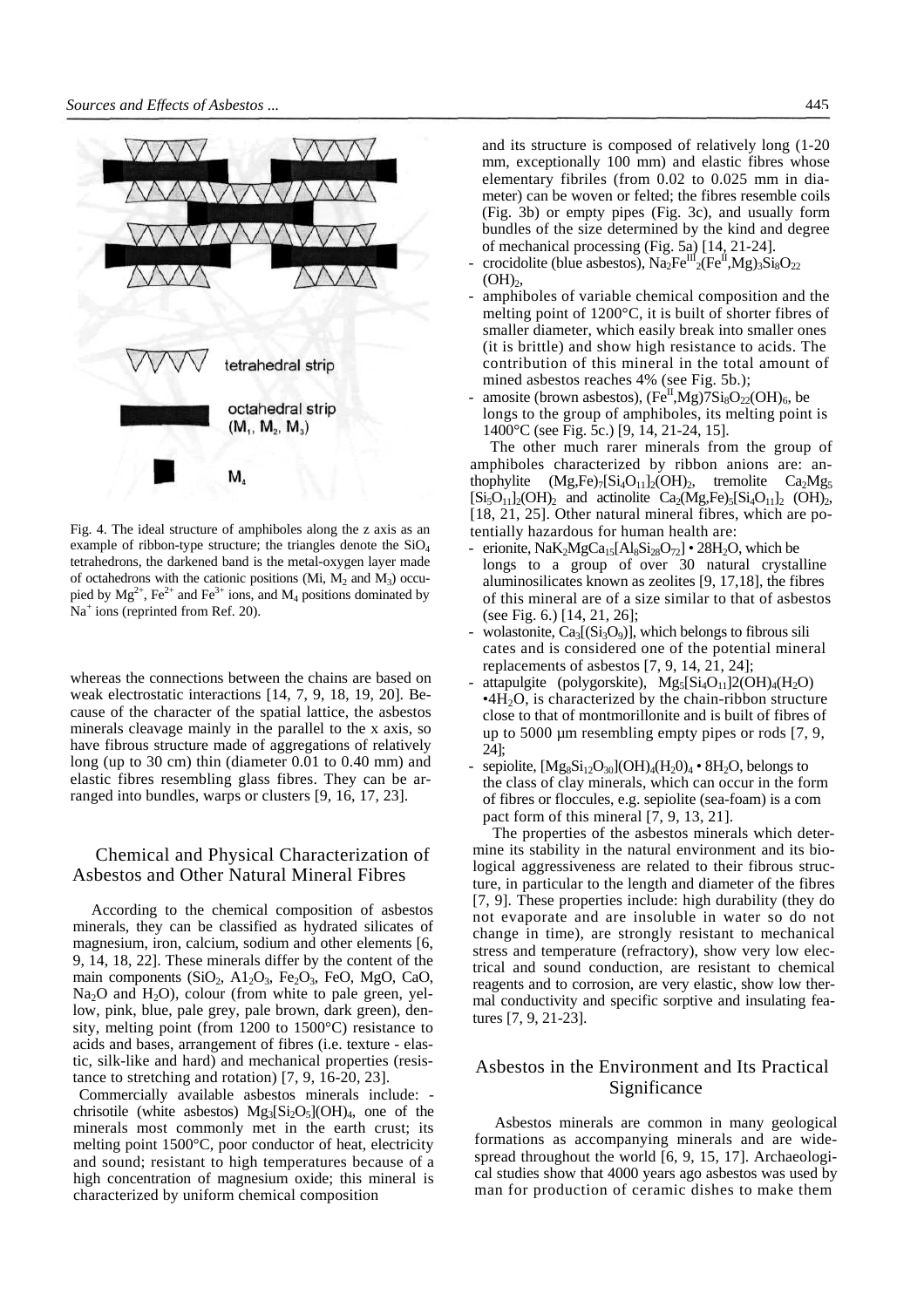

more mechanically and thermally resistant. The ancient Greeks used asbestos for production of fabrics, e.g. for special wear for dead notables, tablecloths and oil lamp wicks [7, 25, 27].

The first quarries which performed systematic excavation of chrisotile were established in the Ural Mountains in about 1700 and in Quebec province in Canada in 1870. The exploitation of amosite began in Australia in 1916, and crocidolite in South Africa in 1980 [7, 25]. The chrisotile deposits suitable for exploitation are mostly found in Canada, South Africa and Zimbabwe. Until recently this mineral was excavated in over 40 countries. The asbestos minerals from the amphibole group are limited to Australia and South Africa. The main producers of asbestos in the world are the former USSR countries and Canada [7, 21, 22, 25].

Owing to the above-mentioned properties of asbestos minerals, they have been commonly used for production of asbestos-containing materials (ACM), in which their contribution varies from 1 to 100% wt. [7, 19, 25,



Fig. 5. Transmission electron microscope photograph (TEM) of: a) chrisotile, b) crocidolite and c) amosite.

27]. These materials can be divided into two classes, according to the asbestos concentration and kind of binding substances. To the first class belong the so-called soft materials containing more than 20 wt.% of asbestos and of a density lower than  $1000 \text{ kg/m}^3$ . The second class comprises hard, strongly bound materials containing less than 20 wt.% of asbestos. The latter are more mechanically resistant and thus are less hazardous for the natural environment [28].

The asbestos-cement industry, the largest consumer of asbestos minerals, started developing in 1850. The commercial production of thermal insulating materials began in 1879. In Great Britain at the beginning of the 20<sup>th</sup> century asbestos was used for production of bedmattress recommended as the best. In the USA asbestos was used since the beginning of the  $20<sup>th</sup>$  century, mainly as thermal insulation for steam engines. With the development of technology, asbestos found increasing use in many fields, mainly in the building industry [6, 7, 9, 11]. According to data from 1983, annual world production of asbestos was about 5 mln tons, which was used for production of over 3000 kinds of products [7, 11]. The first on the list of asbestos consumers was the Democratic Republic of Germany - 3 kg per head. Poland, using 1.5 kg of asbestos minerals per head was fifteenth. The most important from the point of view of industrial applications was chrisotile,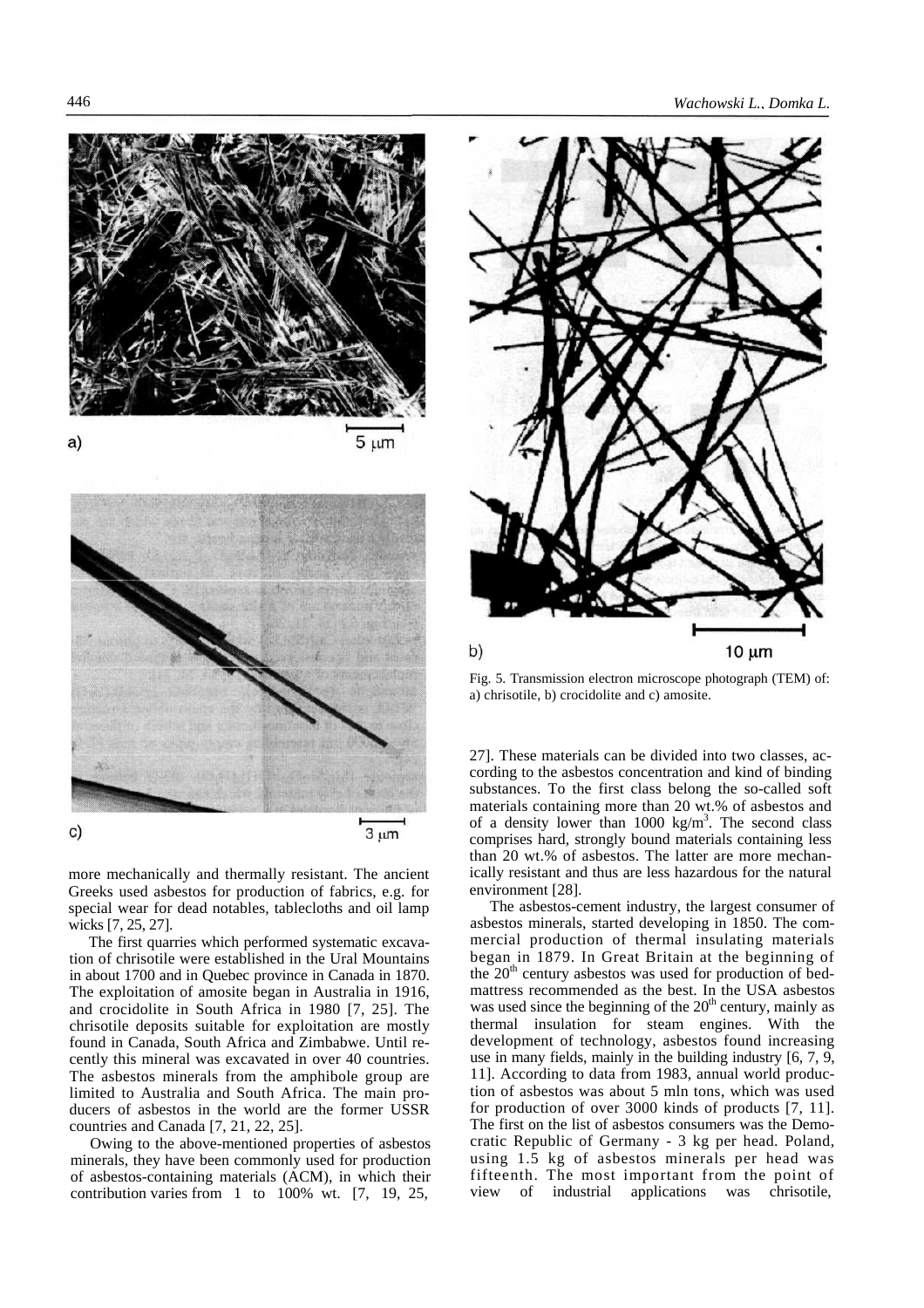

Fig. 6. The ideal structure of erionite along the x-axis (reprinted from Ref. 9).

making 95% of the mass of the asbestos used [5, 9]. The other varieties of this mineral are not treated as raw material for industry but can be chrisotile admixtures [6, 14, **17].**

The commercial products based on asbestos minerals can be classified into the three following groups:

- the materials made of loosely bound fibres of pure as bestos and different materials of inorganic origin such as cement, gypsum, diatomaceous earth, hydrated cal cium silicate, basic magnesium carbonate etc.;
- strongly bound compositions of asbestos fibres with in organic materials (Portland cement, hydrated calcium silicate) and organic materials (elastomers, plastic mass of different kinds, bituminous mass);
- fabrics containing asbestos [7].

The largest amounts of asbestos materials have been used for production of:

- asbestos-cement composites for building industry e.g. asbestos cement, asbestos cardboards, large-size sew age and water-main pipes, in which the concentration of asbestos is relatively low e.g. of 10-15% wt.;
- refractory plates and plates resistant to chemical agents, insulating plasters, containing from 25 to 40% wt of asbestos, insulating materials and asbestos-rubber plates for production of packings, containing from 25 to 85% wt of asbestos;
- frictional materials (over 200 types of brake and gear linings) containing up to 70% wt. of asbestos;
- vinyl-asbestos tiles and floor coverings containing up to 7.5% wt. of asbestos;
- paper, cardboard and felt in which the content of as bestos varies from 25 to 98% wt.;
- yarn and insulating fabrics for protective suits, gloves, refractory blankets and electric insulation, containing from 25 to 98% wt. of asbestos [11, 25].

Fibrous zeolites as e.g. the above-mentioned erionit are used in the ion-exchange processes for retaining nitrogen in fertilizers and in production of concrete [7, 11, 29, 31].

# Transport of Mineral Fibres in Natural Environment

The effect of atmospheric factors on asbestos minerals (e.g. wind erosion of geological materials leading to chemical changes) as well as the use of asbestos containing products lead to disintegration of the macroscopic fibres into individual fibres and their release into the environment, which means that it is everywhere. The released fibres are of a diameter usually smaller than 0.3 µm (a few times thinner than a human hair, see Fig. 7.) easily float in the air (a low rate of sedimentation) and can hardly be noticed with the naked eye [6,7,11,30, 31].

The microfibres are transported and dispersed mainly by water and air [6, 7, 12]. In the air asbestos as well as other mineral fibres form a stable suspension (atmospheric aerosol) which can move over significant distances from the source of emission. The rate and direction of their dispersion are determined by the status of the atmosphere (cloudiness, precipitation, strength and direction of wind, temperature, humidity etc.) in the lower parts of the troposphere. As shown by the relevant calculations, the concentration of minute size fibres in the air very slowly decreases with increasing distance from the point sources [6, 7, 12, 32-34].

Into water ecosystems asbestos penetrates as a result of dissolution of minerals and ores in which it occurs, with precipitation from the air, with industrial wastes and



Fig. 7. Microphotograph (TEM) a human hair against a background of chrosotile fibres.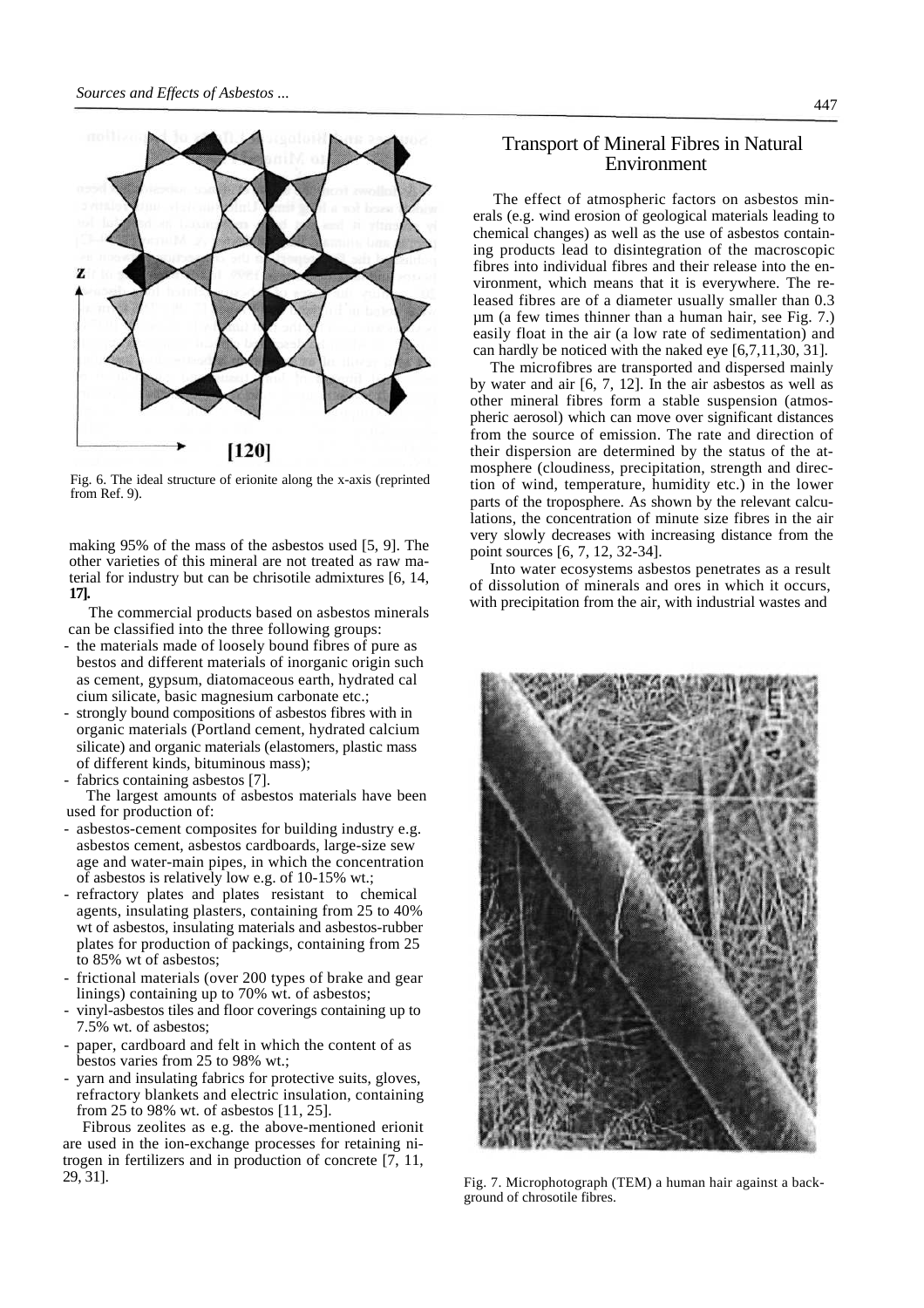contact of water with sewage and water-main pipes [6, 7, 12]. The presence of asbestos in drinking water was for the first time detected in 1971 in Canada [7]. Through water ecosystems asbestos fibres are dispersed over significant distances from the source of emission [6].

# Identification and Quantification of Mineral Fibres in Ambient Air

The presence of asbestos minerals in ambient air can be detected via pertinent colour tests dying asbestos fibres in shades of blue or red [7, 35]. In contrast to the majority of harmful substances in ambient air, the presence of inorganic fibres can be easily determined (abundance and kind) by optical and electron microscopy observing the deposits on membrane filters after air filtration [35-37].

The methods for determination of asbestos fibres differ in the mode of sample collection, instruments used and techniques of fibre counting [7, 11, 35-38].

The fibres deposited on membrane filters can be performed by the following methods.

- using a phase-contrast optical microscope (PCM), for the first time applied in 1966, assuming as dangerous the fibres of the length to diameter ratio  $> 3:1$ , which corresponds to a length greater than 5 µm and a diam eter smaller than 3 µm; the fibres represent the biologi cally active part of respirable fraction (penetrating the air sacks) [32, 36, 37];
- transmission electron microscope (TEM) [7, 32, 35, 38], equipped with an energy dispersive X-ray analyzer (EDXA) [9, 35, 36];
- X-ray diffractometer (XRD) [7, 36, 37];
- scanning electron microscope (SEM) [7, 32, 38], coupled with an energy dispersive X-ray diffractometer (EDXA) [7, 35, 36];
- selected area electron diffraction (SAED) [7, 35, 36];
- laser microprobe mass spectrometry (LMMS) [7, 32, 35, 38];
- polarized light microscopy (PLM) [7, 36, 37].

Quantitative determinations of the contents of asbestos fibres in the air have been performed using a phase-contrast microscope equipped with a (grid, grating) eyepiece [37]. With this microscope the concentration of asbestos fibres in the air at a work-place expressed as numerical concentration (e.g. the number of fibres F present in 1 cm<sup>3</sup> or in 1 m<sup>3</sup>), the concentration of asbestos fibres in ambient air is expressed as the number of fibres in 1 dm<sup>3</sup>, 1 m<sup>3</sup> or as weight concentration in mg/m<sup>3</sup> or ng  $(1 \text{ ng} = 10^{-9} \text{ g})$  in 1 dm<sup>3</sup> or 1 m<sup>3</sup> of air. In biological material the concentration of fibres is expressed as the number of fibres F or the content of fibres in µg per 1 g of dry tissue [7, 37].

The use of electron microscopes equipped with auxiliaries permit differentiation between the fibrous and nonfibrous particles, identification of the type of asbestos minerals and their structure and determination of particular elements in a sample of fibrous material [6, 35- 38].

## Sources and Biological Effects of Exposition to Mineral Fibres

As follows from the above evidence, asbestos has been widely used for a long time. Unfortunately, until relatively recently it has not been recognized as harmful for people and animals. English doctor A. Murray [7, 39-42] published the first report on the connection between asbestos and lung diseases in 1899. In the beginning of the  $20<sup>th</sup>$  century the cases of asbestos-related lung diseases were noted in England and France [7, 39]. The term asbestosis was used for the first time by B. Cooke in 1927 in a paper in which he described clinical symptoms appearing as a result of exposition to asbestos dust including interstitial fibrosis of lung tissue and calcification of pleura. It is a serious chronic, non-cancerous respiratory disease. Symptoms of asbestosis include short breath and dry crackling sound in the lungs while inhaling. The pathological studies have proven that the progress of fibrosis development is slow, but it continues even after breaking the exposition to asbestos dust [26, 40, 41]. In 1935 the Americans B. Lynch and J. Smith [7, 39] described the first case of asbestosis leading to lung cancer, while the first documented case proving a relationship between exposure to asbestos and development of malignant cancer of pleura or peritoneum mesothelioma was reported by J.C. Wagner in 1960 [43, 44]. A result of exposure to asbestos can also be a rare malignant cancer known as mesothelioma (in the USA about 200 cases annually) initiated by all asbestos minerals [17, 22, 36]. The first case of mesothelioma was described by Weiss in 1953 [7, 31, 45-47].

The following types of exposure to asbestos dust have been distinguished:

- occupational (indirect and direct) related to employ ment in asbestos mining, treatment of raw asbestos (milling), production of asbestos containing products, transportation of asbestos, building conservation (ex change of asbestos packing), repairs or demolition of buildings constructed with the use of asbestos ma terials, transformation of asbestos into harmless prod ucts [7, 33, 48-52];
- non-occupational (environmental exposition), related to living in the neighbourhood of asbestos mines or plants producing asbestos products, or living in one household with persons of occupation related exposure to asbestos dust [7, 50, 53];
- general of the whole population related to the pres ence of asbestos pollution in ambient air [6, 7, 58-62].

The processes of asbestos mining, conversion and application, along with natural erosion of asbestos minerals, may cause a significant increase in the concentration of asbestos fibres in ambient air. The amount and size of respirable asbestos fibres released into ambient air depends on the kind of product and its processing. Erosion of natural sources of asbestos and release of asbestos fibres from sewage pipes and water-main pipes depend on the aggressiveness of water determined by the content of carbon dioxide, pH value, general basicity etc. [6, 7]. The data collected so far prove that the most important threat is inhalation of single dry fibres in closed premises [7, 21, 48]. The fibres absorbed via the alimentary track (in drinking water or food products) can be responsible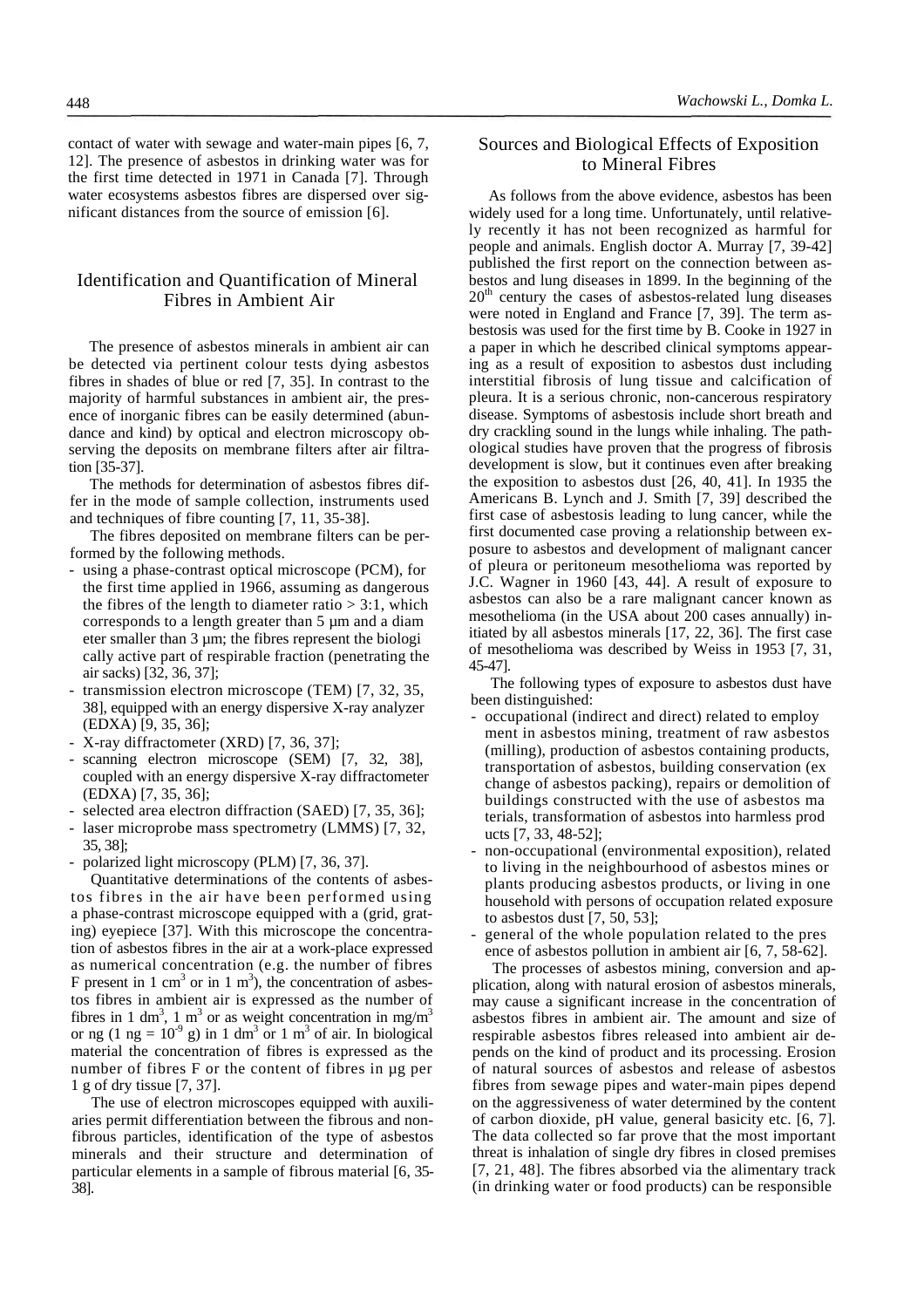for the increasing number of cancer cases in a population under a long-term exposure to asbestos dust [56, 57].

The period of latency, that is the time between the first contact with asbestos and the appearance of the first symptoms, is long and may reach from 10 to 30 years [7, 24, 30, 40]. The health risk related to exposure to asbestos and other mineral fibres depends on many factors, including: mineral composition, size of fibres, Mg/Si proportion, degree of fibre condensation, concentration of asbestos dust, time of deposition in the lungs, time of exposition, mode of penetration into organism (inhalation, intake, skin), other accompanying substances (e.g. cigarette smoke, cement dust) and individual features of the organism (age, sex, genetic inclinations, style of life and health status) [7, 21, 40].

According to epidemiological data, the cancer rate in the population of men smoking cigarettes is 12-fold higher than in non-smokers, while for women it is 7.7-fold higher in smokers than in non-smokers [8, 58-61].

The number and complexity of factors affecting biological aggressiveness of asbestos makes it impossible to give a simple assessment of the health risk or determine a dose-response relation [7, 61]. Another factor making it difficult is the long latency time [39, 40].

An important factor in aetiology of asbestos-related diseases is the size of the fibres, in particular their diameter [6, 7, 38, 62, 63]. It has been shown that fibres longer than 8 µm and of a diameter smaller than 1.5 µm are the most potent cause of malignant cancers of the human respiratory system [7, 22, 39, 62, 63]. Moreover, it has been established that the smaller the fibre diameter the greater the number of fibres per a mass unit of asbestos dust, which increases the chance of their inhalation and penetration into deeper parts of the lungs [7, 9, 39, 60]. The fibres deposited in air sacks are mainly 1-10 µm, long and as many as 90% of them are fibres shorter than 5 µm [62-65]. Fibres shorter than 1 µm are easily inhaled but their retention in the lungs is insignificant, whereas fibres longer than 10  $\mu$ m deposit on mucous membrane or other first elements of the respiratory tract and do not reach the air sacks [62, 63].

## Environmental Exposure to Mineral Fibres

Asbestos fibres occurring in the atmospheric air make a relatively small fraction of the fibrous aerosol. It has been assessed that the amount of fibres from natural sources is probably higher than that from man-made sources [4, 9, 13, 32]. A study of the chemical composition of the minerals in cores collected from ice cover on Greenland has shown the presence of chrisotile fibres long before man started to mine and process this mineral [6, 7, 21, 62].

The common use of asbestos for production of boards for thermal and acoustic insulation at schools and in other public buildings (hotels, office buildings) has substantially increased the number of people exposed to the hazardous effects of asbestos dust. For example, data published by the Environmental Protection Agency (EPA) revealed the hazardous health conditions due to exposure to asbestos fibres in 107,000 schools and

733,000 public buildings in the USA [30, 59]. It has been estimated that assuming as 1.0 the concentration of asbestos fibres in the air in asbestos-free buildings, their concentration in ambient air is equal 1.95, in the air in the buildings constructed with asbestos-containing materials in good state it is 2.95, whereas in the buildings constructed with asbestos-containing materials in which they had eroded the concentration of asbestos fibres reaches 3.65 [29, 30, 40].

The level of the occupational and environmental hazard shows considerable local fluctuations depending on the distance from the sources of mineral fibres. For example at a distance of 300 m, with the wind, from a plant producing asbestos-containing materials the concentration of the fibres in the air was  $2200$  F/m<sup>3</sup>, at a distance of 700 m it dropped to 800  $F/m<sup>3</sup>$ , while at a distance of 1000 m it dropped to  $600 \text{ F/m}^3$  [6, 7, 21, 26, 40, 48]. In the air at remote villages the concentration of asbestos fibres longer than 5  $\mu$ m is usually lower than 3 F/m<sup>3</sup>, while in the air of the urban areas the mean values of the fibre concentrations can be 100 times higher  $(3-300 \text{ F/m}^3)$ [7, 37, 52, 62]. In the air near high traffic roads the concentration of mineral fibres is elevated, but dominant there are chrisotile fibres shorter than 5 µm, which are not taken in regard to estimation of the dose-response relation in people [7, 40, 43, 61-65].

As shown by numerous studies, exposure to asbestos fibres indoors (indoor air) is usually greater than in open air. The level of their concentration in the air depends on the ventilation systems, type of asbestos-containing materials, kinds of processing of asbestos materials (grinding, cutting, conservation procedures, construction, etc.) types of asbestos-containing products (thermal insulation, floor tiles, plaster etc.) and its technical status. The study conducted in different public buildings in New York proved an elevated level of asbestos fibre concentration [59]. The mean concentration of fibres in public buildings was diverse and varied from 2000 to 510 and 190 F/I m<sup>3</sup> of ambient air [29, 54, 62].

The eroding asbestos-containing insulating layers (boards) were identified as the main source of asbestos fibres [35, 49, 52, 53, 62].

It has been estimated that in the USA about 1.3 mln workers are exposed to elevated level of asbestos mineral fibres in ambient air [30, 36, 59]. This concerns in particular the workers employed at construction or demolition of buildings or devices in which asbestos or asbestos products have been used [33].

#### Biological Effect of Inhaled Mineral Fibres

The health risk of exposure to dust containing asbestos and other natural fibres is related to the fact that the dust can be inhaled to the lungs, where fibres are arrested. The fibre remaining in the lungs can become a site of deposition of iron-containing proteins which form club-like iron bodies [7, 66-74], Usually the cores of these bodies are the amphibole fibres. Their prolonged presence in the lungs can induce various organic changes, sometimes many years after the first exposure [41].

The most important factors affecting the development of various diseases of the respiratory system include: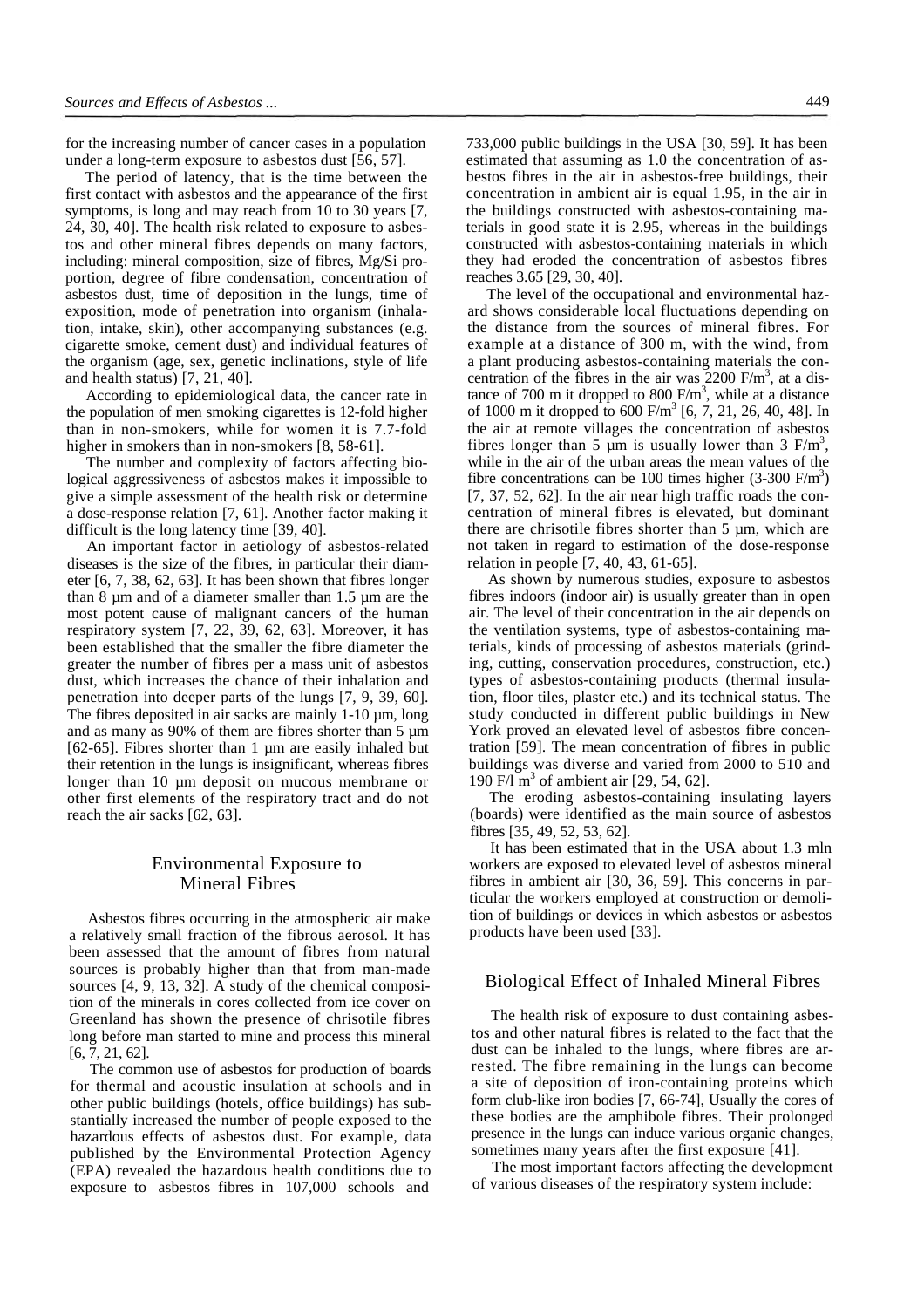- the time of exposure (when the contact with asbes tos-containing dust is intense asbestosis can develop in a relatively short time of 5 years, in average exposition in current environmental conditions it is rarely detec ted in time shorter than 20 years after the first contact [7, 11, 12, 62, 64, 65];
- time after the first contact with asbestos dust  $[7, 53, 1]$ 62],
- cigarette smoking [62];
- type of fibres we are exposed to (for example tremolite, amosite and in particular crocodolite can be more biologically aggressive than chrisotile); moreover, the probability of deposition in the lungs is lower for the fibres of symmetric structure than for the asymmetric ones [40, 47, 49, 63];
- the size of fibres; results of previous studies suggest that the fibres longer than  $> 5 \mu$ m and of diameter lower than 3 µm are more dangerous than the short fibres (shorter than  $1 \mu m$ ), the fibres of diameter greater than 3 µm cannot penetrate the air sacks in the lungs (are not respirable), and fibres shorter than 5 µm can be removed from the lungs through microphages (i.e. small cells being elements of the reticuloen dothelial system [7, 61, 65].

The diagnostic means most often used for detection of asbestosis is roentgenography. Although this method cannot detect the presence of asbestos fibres directly as it only provides the information of the changes in the lungs, which can be caused by different fibres, it is still indicative of the effects caused by exposure to asbestos [24].

Prolonged exposure to asbestos-containing dust can lead to development of the following changes:

- asbestosis, a chronic disease causing disseminated in terstitial pulmonary fibrosis and thickening and pleural plaque appearance; fibrosis develops slowly and pro ceeds even after cessation of exposure [7, 20, 24, 64];
- malignant lung cancer (mesothelioma of pleura, cancer of the lungs, cancer of the larynx and pharynx); the risk of developing cancer of the lungs and mesothelioma is greater the longer and thinner the fibres inhaled [7, 31, 26, 39-42];
- cancer of the intestines [7, 56];
- impairment of the ventilatory function of the lungs [6, **7];**
- undesirable influence on the course and treatment of some other diseases of the respiratory system such as (chronic bronchiolitis, chronic upper respiratory tract infection);
- circulatory-respiratory failure [7].

Results of the epidemiological studies unambiguously prove that people whose occupation involves contact with asbestos fibres (exposure to asbestos fibres) much more often develop malignant cancer of the lungs than people exposed to different other kinds of dust [7, 24, 23, 34]. From among all asbestos minerals the most potent as cancer etiological factor is amphibolic asbestos, mainly crocidolite [7, 24, 62].

The fibres of asbestos are a few times thinner than human hair and thus are hard to notice with the naked eye. They easily float in the air. A significant part of the fibres inhaled with the air is deposited in the upper respiratory tract lined with epithelium covered with cilia and from there the fibres can be removed or penetrate

further inside, even getting to the circulatory system. In the lung chrisotile fibres are cleaved into fibrils and partly dissipated through lung fluid [40-45, 78]. The amphibole fibres do not divide into fibrils and do not break, they are less soluble in the lung fluid and remain longer in the lungs.

#### Mechanism of Fibre Carcinogenesis

The first reports on the development of lung cancer as a result of inhalation of asbestos-containing dust prompted intense studies aimed at an explanation of the mechanism of carcinogenic effect of asbestos fibres. Although it has been established that the potential of the carcinogenic effect of the fibres depends on their chemical stability and size, not one of the hitherto proposed mechanisms has not been commonly accepted [7, 69]. The reason is the lack of convincing experimental evidence from cell tests which would give a direct connection between the initiation of cancer changes and the interaction of asbestos fibres with DNA [20, 58, 73, 74]. One of the proposed mechanisms described as the hypothesis of a carrier explains the appearance of cancer changes by the fact that asbestos fibres can adsorb and carry polycyclic aromatic hydrocarbons (PAH) to the lungs [63]. Results of many studies prove that heavy metals substituted in crystalline structures of asbestos, mainly iron, [20, 31, 39, 62, 65, 66, 75, 76] and PAH adsorption [7, 69, 72] are particularly dangerous for man when an air sack in his lungs has been pricked by microfibres of asbestos carrying PAHs or metal ions [20,58, 69, 77]. The fibres of asbestos can also interact with the proteins of red blood cell membrane leading to dissolution of red blood cells (haemolysis) [63, 65, 69]. The hemolytic activity of asbestos is determined by the type of the mineral, the ratio Mg:Si and the size of the fibre area. The greatest biological activity is believed to characterize chrisotile fibres [7, 42, 77].

There is increasing evidence that iron from asbestos may cause cancer as a result of radical induced damage. Many mechanisms have been proposed as the potential reactions of iron to catalyze the oxidation of DNA [20, 78-80], lipid [58, 82-85] and protein [58, 86-88]. Analysis suggests that different chemical reactions catalyzed by asbestos and other mineral fibres, e.g. erionite, are responsible for their pathological influence [20, 26, 30, 45, 62].

## Legal Solutions Concerning Asbestos Production and Use

The above-presented facts prompted intensive studies in many countries on all aspects related to exposure of man and animals to asbestos and other mineral fibres. The excavation and processing of asbestos, as well as the use of asbestos-containing products, have been gradually limited [12, 22, 30, 41, 42, 59]. The majority of countries have introduced legal regulations in order to protect the workers whose occupation was related to exposure to increased level of asbestos dust. However, legal limitations on the emission of asbestos to atmospheric air has been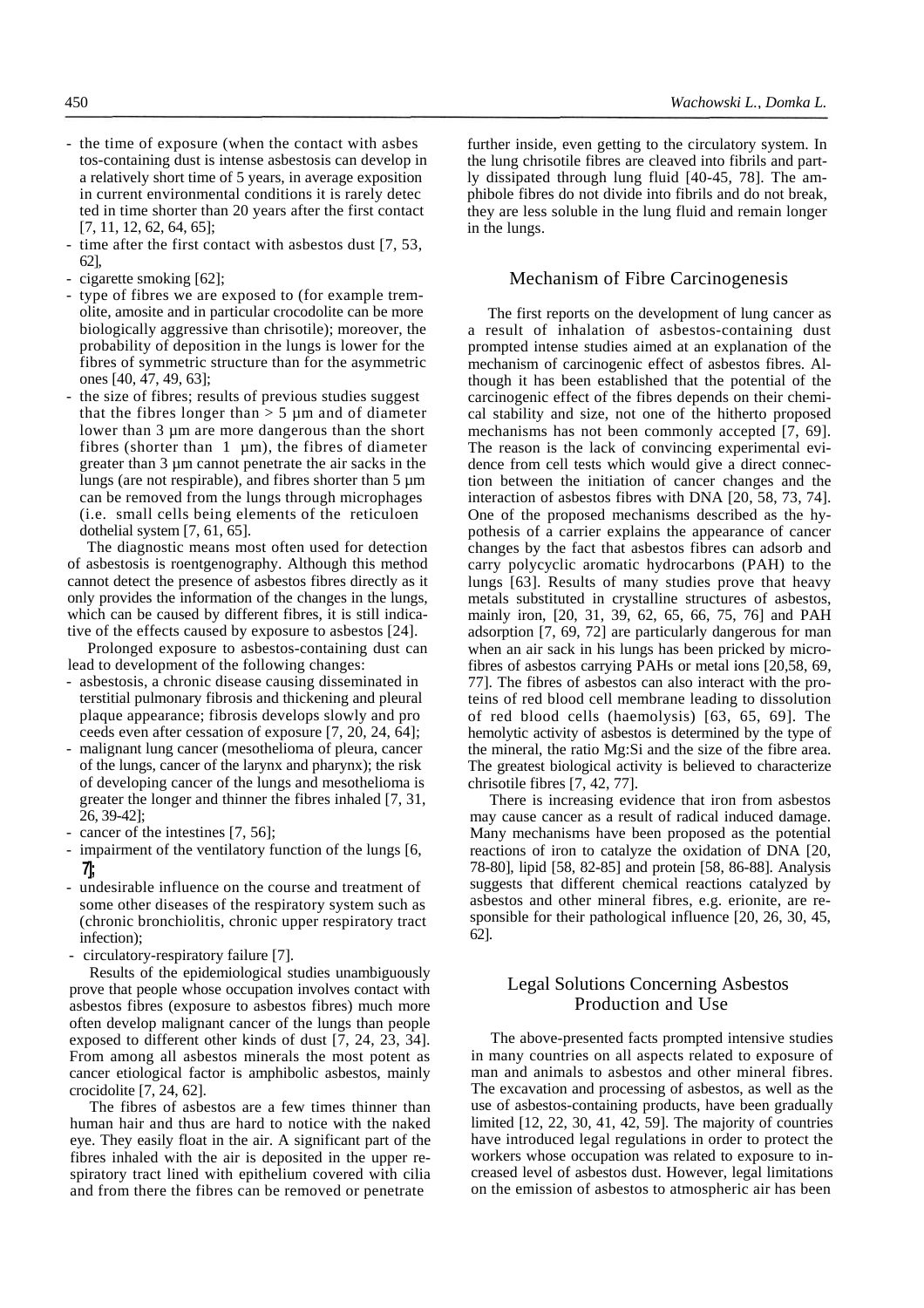introduced in only a few countries: USA, Germany, France, Sweden and Poland [12, 28, 32, 33, 59].

In the beginning the ban on processing and using asbestos-containing products concerned only crocidolite characterized by the highest potential of initiation of cancer changes [40, 62, 65]. In a few countries like Great Britain and Scandinavian countries, this ban has been extended over all asbestos minerals from the group of amphibole [72]. For example in the USA the Environmental Protection Agency (EPA) banned the production and use of asbestos-containing materials in 1989 [30, 59]. Moreover, regulations were introduced specifying the admissible level of asbestos fibres in school premises and other public buildings and the rules were given to be followed during removal or conservation of earlier installed asbestos, its transportation and storage [59].

In the 1970s Poland belonged to the most important producers and users of asbestos-containing products. At nine plants about 100 thousand tonnes of asbestos minerals were processed annually [12, 25, 26, 50, 52, 89]. The documented health risk related to exposure to asbestos resulted in a gradual reduction of its processing so that in 1991 the amount of asbestos processed in Poland decreased to 30 thousand tonnes [12, 20, 32, 33, 39]. Restrictions were imposed as to the use of asbestos-containing materials and a list of products which may not contain asbestos was compiled [90]. Finally, a ban on using asbestos-containing products was introduced in June 1997 [91]. Moreover, regulations concerning safe use and conditions of removal of asbestos-containing products were issued [93]. Also, the list of asbestos-containing products admitted for production or import was prepared [93].

## Methods of Elimination of Mineral Asbestos and their Modification into Harmless Products

The first measures taken to eliminate or limit exposure to asbestos consisted in wet separation and ventilation of the rooms containing sources of its emission, appropriate organization of such activities as removal, transportation and storage of asbestos waste and conservation works [20, 23, 26, 28, 32]. The simplest measures aimed at elimination or limitation of emission of asbestos dust were mechanization of all kinds of handling of asbestos-containing materials, which should be wet processes if possible. Emission of asbestos dust can essentially be limited if the materials containing asbestos are wetted with surfactants whose use also limits the use of water [11, 20, 26, 89]. For example, an anionic surfactant, such as linear alkyl sulphonate, sodium lauryl sulphates, polyalkoxy carboxylates, or an non-anionic surfactants, such as alcohol alkoxylates, alkyl phenol ethoxylates, polyoxoethylene esters sand polyalkene oxide block copolymers can be added to the treating composition in conventional amounts, e.g. up to about 5% by weight. The problems of wet removal techniques include the requirements of physical removal and handling of the wet asbestos-containing material. In addition, the removed material must be further treated to destroy the remaining asbestos component if the material is to be discarded as a non-asbestos containing material.

Another technique preventing the release of asbestos

fibres to the atmosphere consists in using different binding media in the processes of solidification or cementation [28].

In Poland a technology of neutralization of asbestos has been devised based on impregnation of asbestos-containing materials with a preparation whose composition has been patented [94]. The interaction of this preparation with asbestos leads to its partial destruction or modification of its structure, which significantly limits the possibility of releasing asbestos fibres to the atmosphere. After this processing the material can be additionally solidified by a binding agent such as hydraulic binder or organic polymer. The technology developed at the EKO-PIK in Sroda Wielkopolska (Poland) allows the use of the processed material as support for road construction [94].

In 1998, the construction firm W.R. Grace Products from Boca Raton in Florida as the first firm in the USA got the licence for commercial application of its new asbestos treatment product. This product was obtained on the basis of a new technology of neutralization of materials containing chrisotile, protected by 6 patents [95-100] developed in co-operation with the Department of Energy's Brookhaven National Laboratory. The studies also led to invention of a new quantitative analytical method that detects chrysotile asbestos fibres in material containing as little as 0.1% of the fibres, also protected by a patent [97].

This technology permits chemical elimination of asbestos contained in installed fireproofing without first removing the fireproofing. This method is referred to as Asbestos Digestion Process and is abbreviated as DMA®. An important advantage of the above-mentioned technology is the possibility of destroying asbestos without diminishing the existing fire-resistive capabilities of the fireproofing material on columns and beams. The development of the asbestos-destroying process uses a foamy solution sprayed directly onto asbestos-containing material. The foam chemically digests asbestos fibres, dissolving them into harmless minerals. It has been established that spraying of the foamy solution on the material containing chrisotile would reduce asbestos to less than 1% after 24 h [96], which according to the Environmental Protection Agency's definition makes them non-asbestos materials [11]. The cost of neutralization of asbestos by the DMA® method has been estimated at about 4 times lower than by traditional method [95]. Recently a technology was developed allowing simultaneous destruction of chrisotile and amosite [101]. Additionally, elaborated new composition digestion solution, which contains a component capable of inhibiting corrosion of metals in contact therewith [102]. It has been found that thiourea and alkylpyridinium halides (e.g. dodecylpyridinium chloride, dodecylpyridinium bromide at a concentration of at least 0.001M) provide corrosion inhibition in the applications contemplated above. The thiourea corrosion inhibitors when used, should be present in the treating composition at a concentration of at least about 0.0001M.

The asbestos digestion process may be presented as a sequence of the following reactions:

chrysotile-MgO +  $H_3PO_4$  = magnesium phos $phate(V) + H<sub>2</sub>O$  $Me<sub>2</sub>[SiF<sub>6</sub>]$  or  $Me[BF<sub>4</sub>] = H<sub>2</sub>O + F<sub>1</sub>$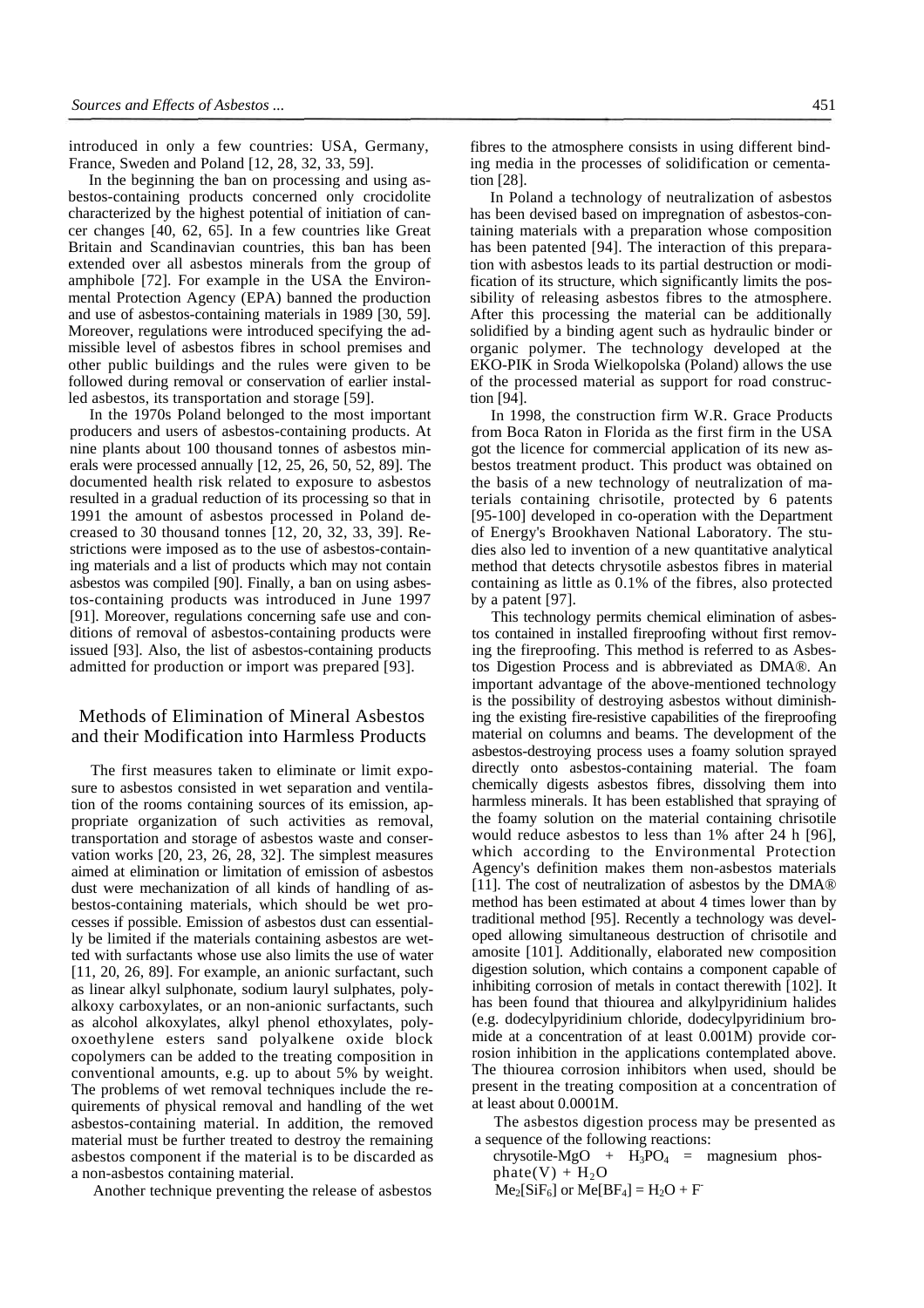(where: Me - an alkali metal or alkaline earth metal)  $\dot{F}$  + chrysotile-SiO<sub>2</sub> = SiF<sub>6</sub><sup>2-</sup>  $\text{SiF}_6^{2-} + \text{H}_2\text{O} = \text{SiO}_2 \text{ (amorphous)} + \text{F}$  $F +$ chrysotile-SiO<sub>2</sub> = SiF<sub>6</sub><sup>2</sup>  $\text{SiF}_6^2 + \text{H}_2\text{O} = \text{etc.}, \text{etc.}$ 

As follows from the above sequence of reactions, there are two pathways leading to chemical destruction of asbestos. The first involves removal of MgO, or to be exact brucite  $Mg(OH)$ <sub>2</sub> from the crystal lattice of chrisotile as a result of etching by phosphoric(V) acid, while the second is based on generation of the possibly lowest amount of fluoride ions forming HF acting as a catalyst in the reaction of removal of  $SiO<sub>2</sub>$  from the crystal lattice.

Results of the study carried out on animals have proved that the product obtained as a result of asbestos etching is non-toxic [97-100].

## Substitutes for Asbestos

To meet the requirements specified by the act banning the use of asbestos-containing products [59, 72, 91] and accompanying regulation [93] the producers of such products were forced to look for asbestos substitutes safe for people and animals. The materials considered to be such substitutes were:

- natural fibres e.g. cellulose, hemp [103];
- synthetic fibre e.g. polyacrylnitrile, carbon [104, 105];
- mineral fibres e.g. glassy, ceramic, alsifer, wollastonite [106];
- metallic fibres e.g. steel fibres [20, 89].

This substitution seemed very simple, however after some testing they have been proved ineffective for the following reasons.

- the products with substitutions do not meet the technological demands, e.g. the boards;
- made without asbestos undergo cyclic changes in the size depending on the humidity level, which leads to their deformation;
- the products are characterized by poorer stability be cause of the susceptibility to the effect of bacteria and fungi (e.g. cellulose fibres) and it is difficult to obtain a really uniform material using e.g. glass fibres or nets;
- the products with asbestos substitutions are usually more expensive, especially carbon fibres [20, 89].

Nowadays the asbestos substituents are short synthetic fibres, e.g. polyacrylnitrile, polyamide and aramide, for production of nets and fabrics - polyacrylnitrile, polypropylene or glass fibres of elevated level of circonium, or mineral wool [89]. Although glass fibres and mineral wool are not so hazardous as asbestos, they cannot be considered as absolutely safe and their inhalation can lead to different diseases [106].

#### References

- 1. DOLL R., PETO J., Asbestos effects on health of exposure to asbestos, Stationary Office, London **1985.**
- 2. Consumer Product Safety Commission Reports to the U.S. CPCC by the Chronic Hazard Advisory Panel on Asbestos, Washington D.C. **1983.**
- 3. AMANDUS H.E, Brit. **J.** Ind. Med., **4,** 526, **1986.**
- 4. Air Quality Guidelines for Europe, WHO Regional Publica tions, European Ser. No. 23, Copenhagen **1987.**
- 5. FUBINI B., GIAMELLO E., VOLANTE M., BOLIS V., Toxicol. Ind. Health, **6,** 571, **1990.**
- 6. SCHRIEIER H., Asbestos in the natural environment, Elsevier Science Pub. Co., New York **1989.**
- **7.** INDULSKI JA., Ed., in: ser.: Kryteria zdrowotne srodowiska, torn 53, Azbest i inne wlokna naturalne, Panstwowy Zaklad Wydawnictw Lekarskich, Warszawa **1990.**
- 8. COFFIN D.L.,PALEKAR L.D, COOK P.M., CREASON J.P., in: Biological interaction of inhaled mineral fibres and cigarette smoke, Ed. A.P. Wehner, Batelle Press, Seattle WA **1989.**
- 9. VERBLEN D.R., WYLIE A.G., in: Reviews in Mineralogy, Eds. G.D. Guthrie, B.T. Mossman, Brookcrafters Inc., Chel sea **MI, 28,** 61, **1993.**
- 10. Theresold Limit Values for Chemical Substances and Physi cal Agents and Biological Expose Indices, ACGIH, **1994-1995.**
- **11.** ZOLTAI T., in: Proceedings of Workshop on Asbestos, Definitions and Measurement methods, National Bureau of Standards Special Publication No 506, Eds. C.C. Gravatt, P.D. LaFleur, K.F.J. Heinrich, U.S. Government Printing Office, Washington **1978.**
- 12. WOZNIAK H., WIECEK E., SZYMCZAK W., w: Ocena narazenia zawodowego na WWA i azbest w wybranych galeziach przemyslu, Instytut Medycyny Pracy, Lodz **1995.**
- 13. CHOJNACKI J., Krystalografia chemiczna i fizyczna, Panstwowe Wydawnictwo Naukowe, Warszawa **1961.**
- 14. CHOJNACKI J., Elementy krystalografii chemicznej i fizycznej, Panstwowe Wydawnictwo Naukowe, Warszawa **1971.**
- 15. MASLANKIEWICZ K (Ed.), Ziemia, Wiedza Powszechna, Warszawa **1970.**
- 16. GHIO A.J. ZHANG J., Piantadosi C.A., Arch. Biochem. Biophys, **298,** 646, **1992.**
- 17. POLANSKI A, SMULIKOWSKI K, Geochemia, Wydawnictwa Geologiczne, Warszawa **1969.**
- 18. BIELANSKI A., Podstawy chemii nieorganicznej, Panstwowe Wydawnictwo Naukowe, Warszawa **1987.**
- 19. BLIEFERT C, Umweltchemie, Wiley-VCH, Weinhaim **1997.**
- 20. HARDY **J.A.,** AUST A.E., Chem. Rev., **95,** 97, **1995.**
- 21. CARR D.D., HERZ N., Eds. Concise Encyclopaedia of Mineral Resources; MIT Press, Cambridge, MA **1989.**
- 22. HOCHELLA M.F., in: Reviews in Mineralogy, Eds. D.G. Guthrie, B.T. Mossman; Brookcrafters Inc., Chelsea, MI **1993.**
- 23. **ALLISON** AC, HARINGTON J.S., BADAMI D.V., Phar macol. Chemother., **12,** 291, **1975.**
- 24. DAVIS J.M.G., in: Reviews in Mineralogy, Eds. G.D. Guth rie, B.T. Mossman; Brookcrafters Inc., Chesea, MI **1993.**
- 25. COMMINS B.T., The Significance of asbestos and other mineral Fibres, Environmental Ambient Air Health Criteria, Report Maidenhead Commins. Ass., **1985.**
- 26. POOLEY F.D., in: Dusts and Disease, Eds. R. Lemen, J. Dement; Pathotox, Park Forest, IL **1979.**
- 27. MOSSOP M.B., Ph.D. Thesis, Nottingham Polytechnic (GB), **1992.**
- 28. DOMKA L., KOZAK M., KOZAK A., Materialy Ogolnopolskiej Konferencji Szkoleniowej, Unieszkodliwianie i utylizacja komunalnych odpadow niebezpiecznych, Wista, Poland, 11-13.04.2000, pp. 143-154.
- 29. HATFIELD E.J., in: Proceedings Asbestos Fibres Measure ments in Buildings Atmosphere, Ed, E.J. Hatfield, Ontario Research Foundation, Toronto, Canada **1982.**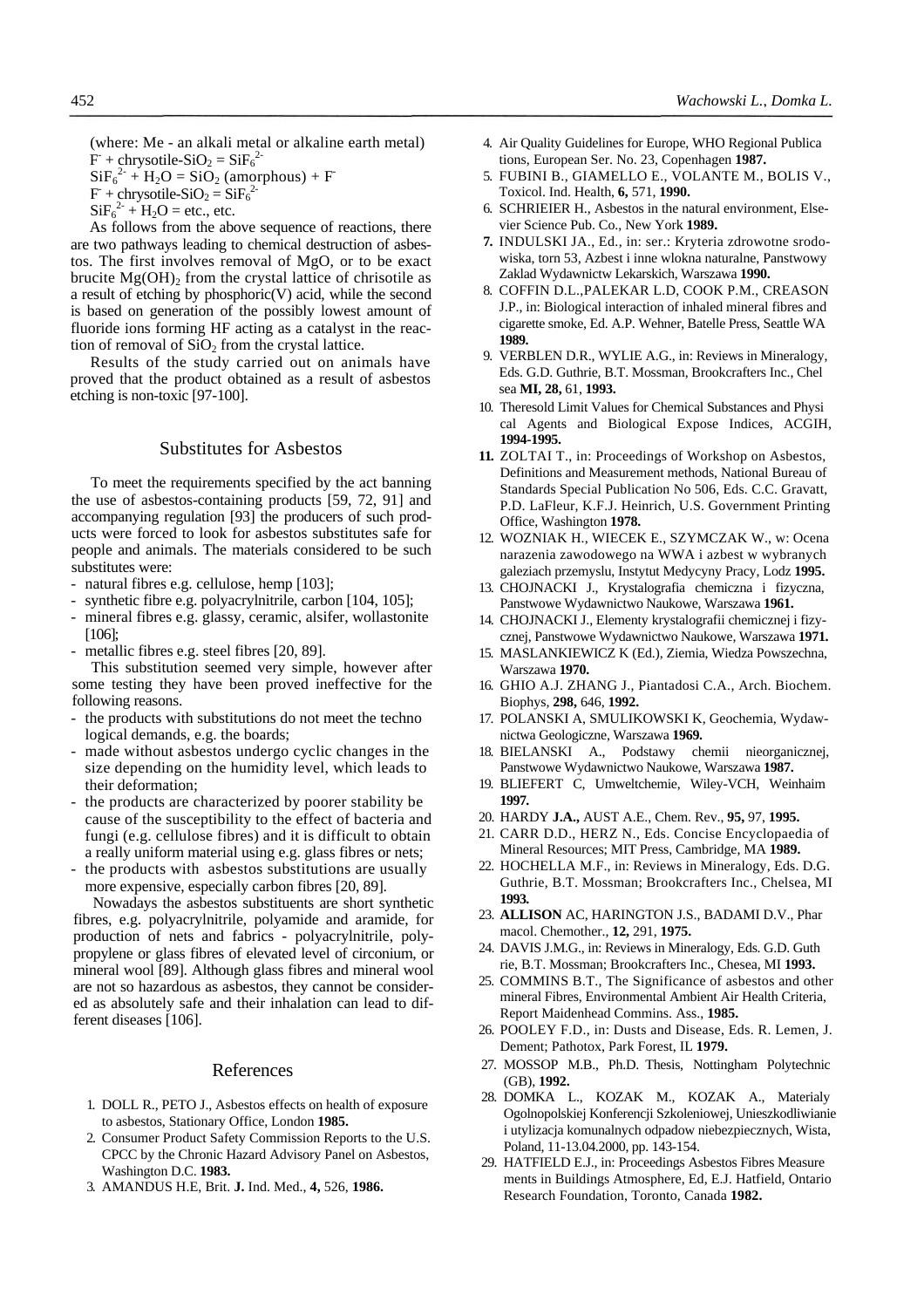- 30. REYNOLDS T., J.Natl. Cancer Inst., **84,** 560, 1992.
- 31. SIMONATO L, BARIS L, SARACCIK R., SKIDMORE J., WINKELMAN M, IARC Sci. Publ., **90,** 398, **1989.**
- 32. LIS D.O., PASTUSZKA J.S., Ochrona powietrza i problem odpadow, **29,** 99, **1995.**
- 33. STROSZEJN-MROWCA G, SZCZEPANIAK M. WIECEK E, Medycyna Pracy, **17,** 343, **1991.**
- 34. PASTUSZKA J.S., KABALA-DZIK A, Sci. Total Environ, 229,131, **1999.**
- 35. FLETCHER R.A, SMALL J.A, in: Aerosol Measurement Principles, Techniques and Applications, Ed. Van Nosytrand Reinhold, New York **1993.**
- 36. Proc. 6<sup>lh</sup> American Conference of Governmental Industrial Hygienists (ACGIH), Asbestos identification and measure ment, Cincinati, Ohio USA **1979.**
- 37. American Society for Testing Materials (ASTM), Draft Re port D 22.05, Philadelphia, PA USA **1990.**
- 38. FRIEDRICHS K.H, in: Physical and chemical characterisa tion of individual airborne particles, Ellis Horwood Ltd, Chichester, England, **1986.**
- 39. SELIKOFF, LILLIS R, NICHOLSON W.J, Ann. N.Y. Acad. Sci. **331,** 295, **1980.**
- 40. DOLL R. PETO J. Asbestos effects on health of exposure to asbestos, Ed. N.M. Stationary Office, London **1985.**
- 41. PEZERAT H, in: Mechanisms in Fibre Carcinogenesis, Eds. R.C. Brown, J.A. Hoskins, N.F. Johnson, Plenum Press, New York **1991.**
- 42. FOURNIER J, GUIGNARD J, NEIJARI A, ZALMA R, PEZERAT H, in: Mechanisms in Fibre Carcinogenesis, Eds. R.C. Brown, J.A. Hoskins, N.F. Johnson, Plenum Press, New York **1991.**
- 43. WAGNER J.C, BERRY G, SKIDMORE J.W, TIM-BRELL V, Br. J. Cancer, **29,** 252, **1974.**
- 44. BARIS Y.I, SIMONATO L, ARTVINLY M, POOLEY P, SARRACCI R, SKIDMORE J, WAGNER C. Int. J. Cancer Inst. **39,** 10, **1987.**
- 45. BARIS Y.I, Bull. Med. Surg, **8,** 165, **1975.**
- 46. BARIS Y.I, ARTVINL M, SAHIN A.M., Ann. N.Y. Acad. Sci, **330,** 423, **1979.**
- 47. NEWHOUSE ML., BERRY G, Br. **J.** Ind. Med, **33,** 147, **1976.**
- 48. POOLEY F.D, Environ. Rev, **12,** 281, **1976.**
- 49. FINKELSTEIN M.M, Br. **J.** Ind. Med, **40,** 138, **1983.**
- 50. KIEC-SWIERCZYNSKA M, Polish J. Occup. Med, **2,** 200, **1989.**
- 51. PETO J, SEIDMAN H, SELIKOFF I.J, Br. J. Cancer, **45,**  124, **1982.**
- 52. WIECEK E, WOZNIAK H, STRODZEJN-MROWCA G, Higiena Pracy, **3,** 5, **1994.**
- 53. National Research Council, Asbestos Form Fibres: nonoc cupational health risk, National Academy Press, Washington DC, **1984.**
- 54. BURDETT G.J, in: A workshop on asbestos; Police for the Future, Part II, Newcastle-upon Tyre, England **1986.**
- 55. ACHESON E.D., GARDNER M.J, in: Final Report of the Advisory Committee on Asbestos, Ed. Health and Safety Commission, Vol. 2, pp. 7-83, London **1983.**
- 56. HAMMOND E.C, Natl. Cancer Inst. Monogr, **19,** 127, **1966.**
- 57. WARNOCK M.L, CHURG A.M., Cancer, 35, 1236, **1975.**
- 58. SPURNY K.R, in: Mechanisms Fibre Carcinogenesis, Eds. R.C. Brown, J.A. Hoskins, N.F. Johnson, Plenum Press, New York **1991.**
- 59. AMANDUS H.E, **J.** Ind. Med, **43,** 526, **1986.**
- 60. MOSSMAN B.T, Environ. Carcinog. Rev, **C4,** 151, **1988.**
- 61. BERRY G. WAGNER J.C, Inst. J. Cancer, **17,** 477, **1976.**
- 62. National Research Council, Asbestos form fibres: nonoc cupational health risks, National Academy Press, Washin gton DC. **1984.**
- 63. STANTON M.R, J. Natl. Cancer Inst, **48,** 797, 1972.
- 64. LIDDELL F.D.K, HANLEY J.A, Br. J. Ind. Med, **42,** 389, **1985.**
- 65. **LIDDELL** F.D.K, HANLEY J.A, Zur Beurteilung der Krebs Gebsgefahr durch Asbest, Medicin Verlag, Munich **1984.**
- 66. STEVENS R.G, BEASLEY R.P.BLUMBERG B.S, J. Natl. Cancer Inst.,76, 605, **1986.**
- 67. SELBY J.V, FRIEDMAN G.D, Int. J. Cancer. **41,** 677, **1988.**
- 68. STEVENS R.G, JONES D.Y, MICOZZI M.S., TAYLOR P.R, Natl. Engl. J. Med, **319,** 1047, **1988.**
- 69. AUST A.E., LUND L.G, in: Mechanisms in Fibre Carcino genesis, Eds. R.C. Brown, J.A. Hoskins, N.F. Johnson; Plenum Press, New York **1991.**
- 70. ASHROFT T, HEPPELESTON A.G., J.Clin. Pathol, **26,**  224, **1973.**
- 71. AUERBACH O, HAMMOND E.C, SELIKOFF I.J, PARKIS V.R, KOSLOW H.O, GARFINKEL L, Environ. Res, **14,** 286, **1977.**
- 72. BOATMAN E.S, MERRILL T, O'NEILL A, POLISSAR L, Mitette J.R, Environ. Health Perpect, 53,131, 1983.
- 73. PONKA P, SHULMAN H.M., WOODWORTH R.C, Iron Transport and Storage, Ed. CRS Press, Boca Raton US **1990.**
- 74. MILLER D.M, BUETTNER G.R, AUST S.D., Free Rad ical Biol. Med, **8,** 95, **1990.**
- 75. GULAMIAN M, van WYK J.A, in: Mechanisms in fibre carcirogenesis, Eds. R.C. Brown, J.A. Hoskins, N.F. Johnson, Plenum Press, New York **1991.**
- 76. CRICHTON R.R., Inorganic biochemistry of iron metab olism, Ellis Horward Limited, Chichester, England **1991.**
- 77. NOLAN **R.P.,** LANGER A.M., in: Reviews in Mineralogy, Eds. G.D. Guthrie, Mossman B.T, Bookcrafters Inc., Chel sea **MI 1993,** vol. 28, pp.309-325.
- 78. PHAM Q.T.GAERTNER M, MIUR J.M, BRAUN, GABIANO M, SADOUL P., Respir. Dis, **64,** 534, **1983.**
- 79. NIEDERAU C, FISHER R, SONNENSBERG A, STREMMEL W, TRAMPISH J, STROHEMEYER G.N, Engl. J. Med, **313,** 1256, 1985.
- 80. STEVENS R.G, KALKWARF D.R, Environ. Health Pros pect, **87,** 291, **1990.**
- 81. PRYOR W.A, Free Radical Biol. Med, 4, 219, 1988.
- 82. BUCHER J.R, TIEN M, AUST S.D., Biochem. Biophys. Res. Commun, **111,** 777, 1983.
- 83. MINOTTI G, AUST S.D, Free Radical Biol. Med, **3,** 379, **1987.**
- 84. BRAUGHTER J.M, DUNCAN L.A, CHASE R.L,J. Biol. Chem, **261,** 10282, **1986.**
- 85. MINOTTI G, AUST S.D, J. Biol. Chem, **262,** 1098, **1987.**
- 86. STADTMAN E.R., Science, **257,** 1220, 1992.
- 87. STADTMAN E.R, BERLETT B.S, J. Biol. Chem, **266,**  17201, **1991.**
- 88. STADTMAN E.R, OLIVER C.N, J. Biol. Chem, 266, 2005, **1991.**
- 89. SKALMOWSKI W, Chemia materialow budowlanych, Ar kady, Warszawa **1971.**
- 90. Dz.U. RP nr 133, poz.690, **1994.**
- 91. **Dz.U.** RP nr 101, poz. 628, **1997.**
- 92. Dz.U. RP nr 45, poz. 628, **1997.**